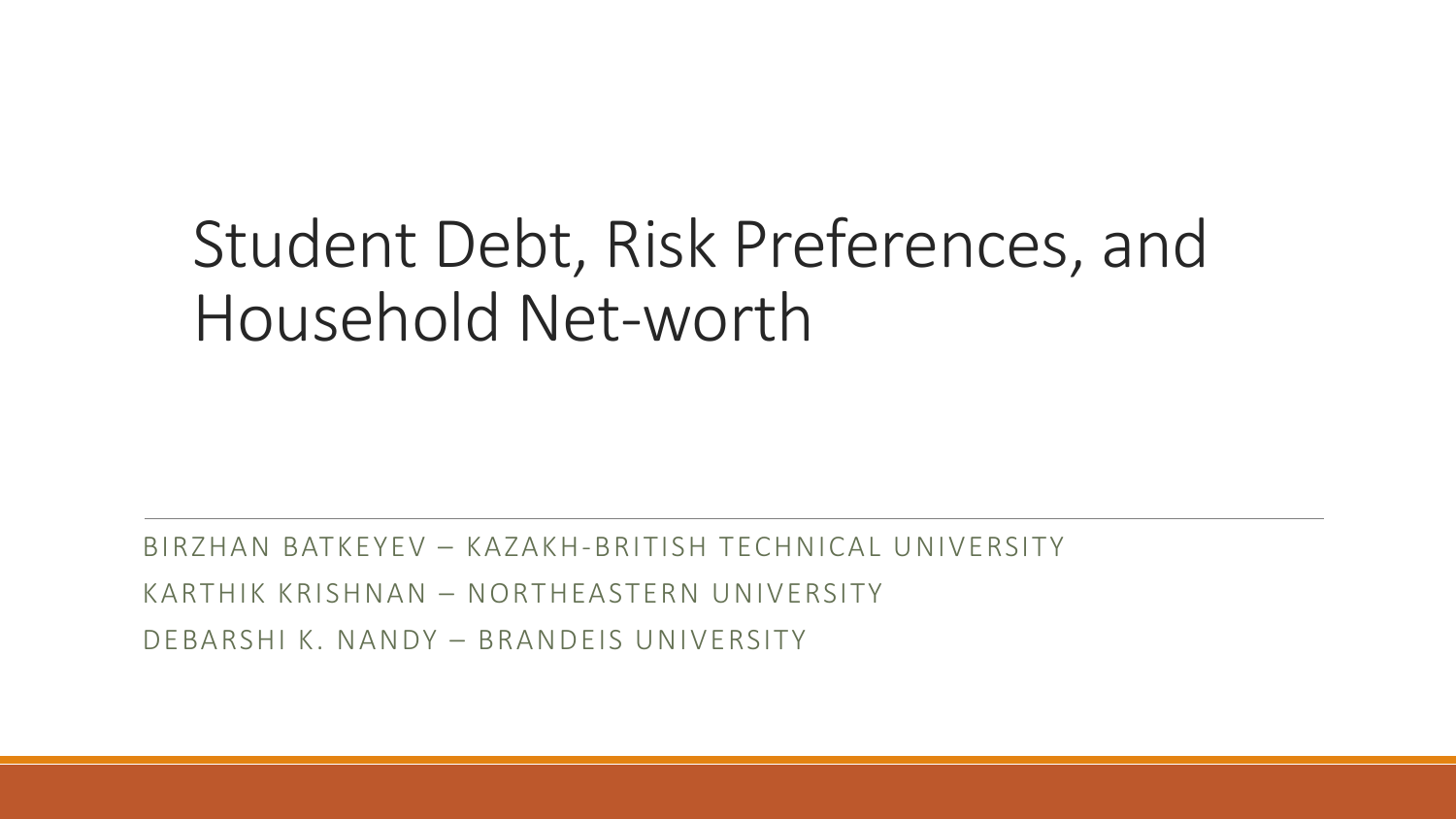## The problem



Distribution of U.S. Student Loan Debt Balance as of Q4 2012



Student loans >= \$1.52 Trillion.

Source: Federal Reserve Bank of NY

5 year growth  $= 50\%$ 

Taxpayer funded loans =  $80 - 90\%$  Average Loan outstanding is \$40,000 approximately.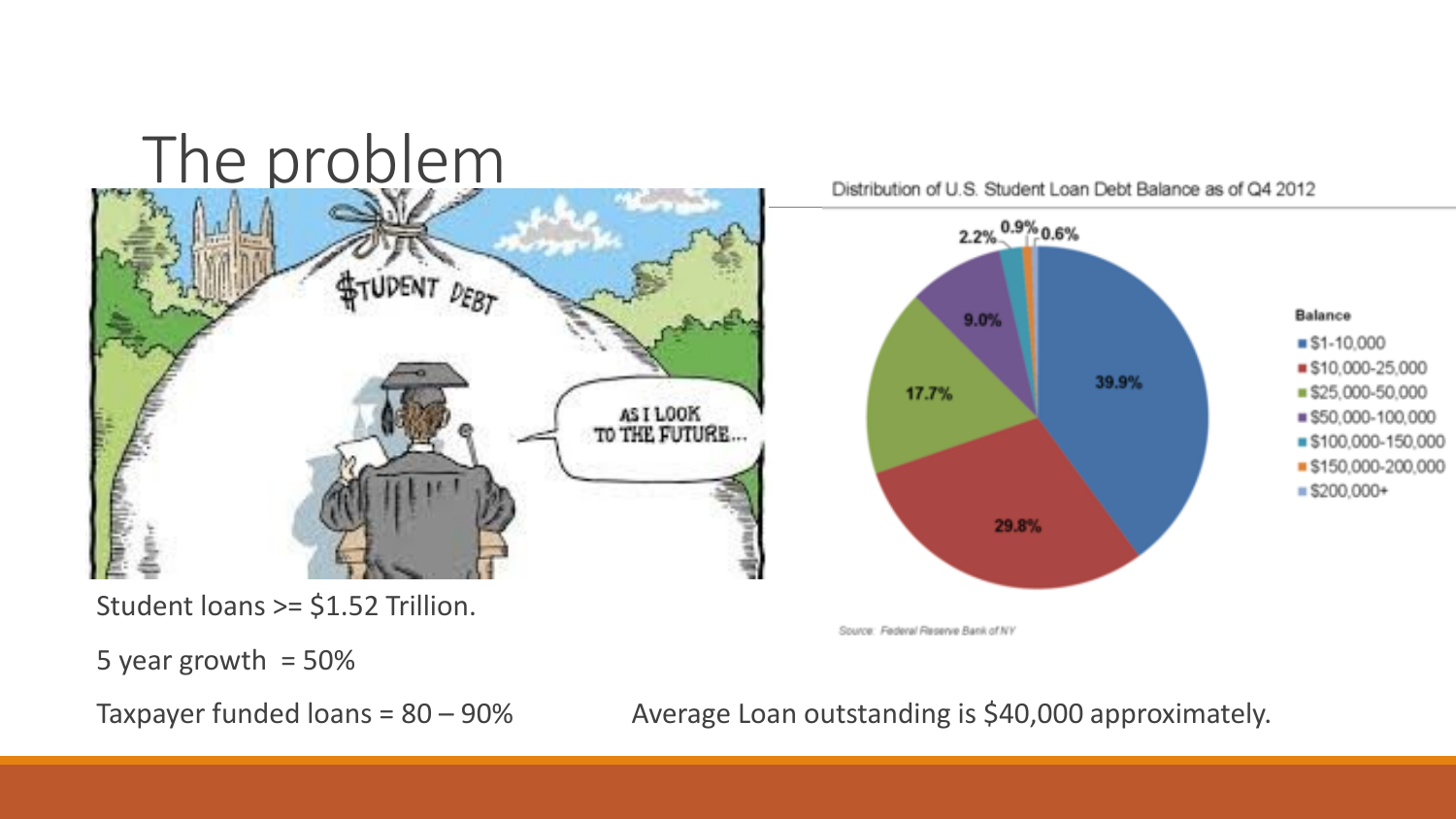

(Bil. of \$/Bil. of \$)\*100

#### FRED  $\mathscr{A}$  - (Student Loans Owned and Securitized, Outstanding/Gross Domestic Product)\*100



[\(Student Loans Owned and Securitized, Outstanding/Total Consumer Credit Owned and Securitized,](http://fred.stlouisfed.org/graph/?g=nMT1) 

2018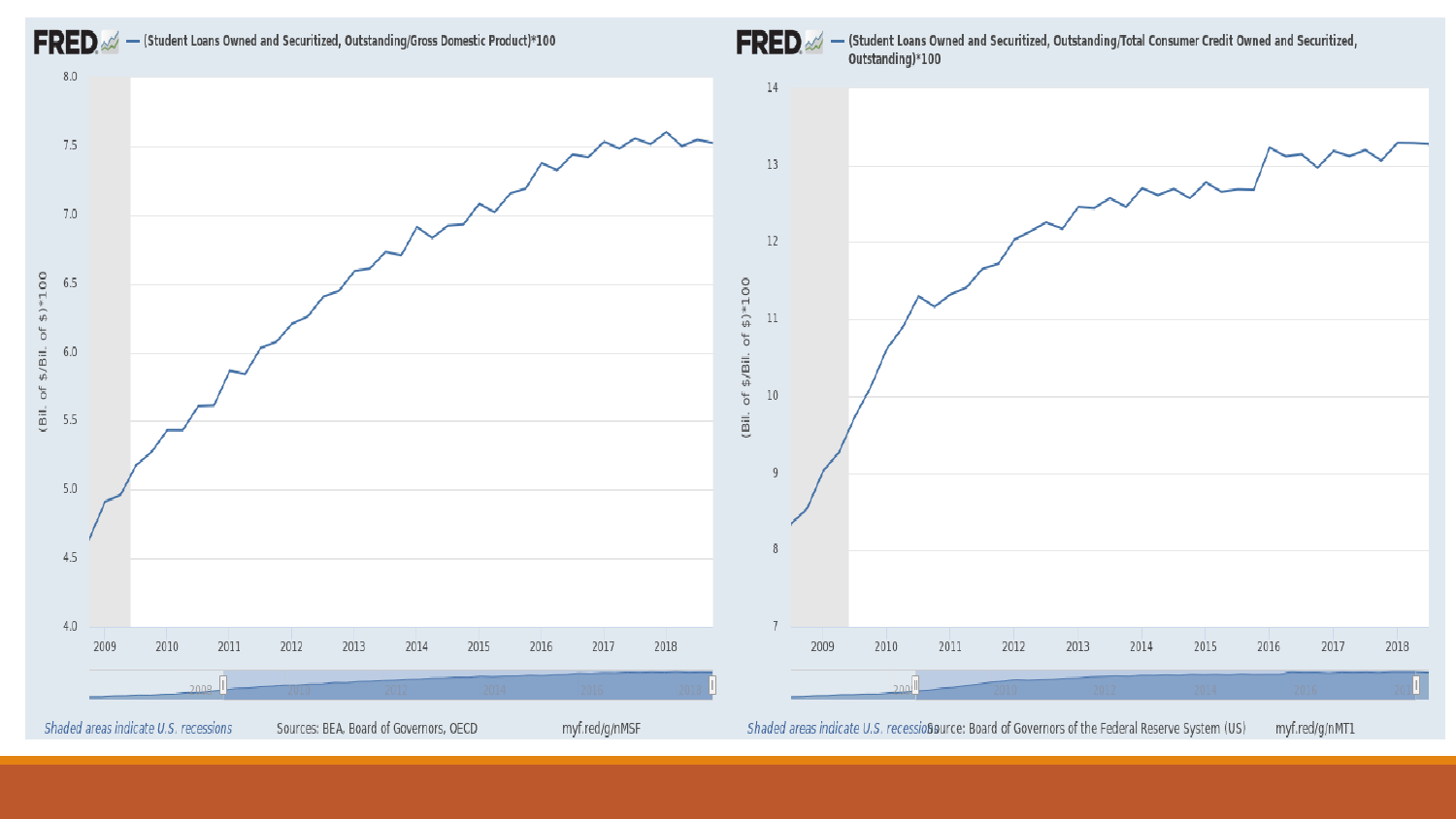#### Where are the academics?



SSRN-FEN 7.61% 554.33% 20.83%

Academic research compared to market size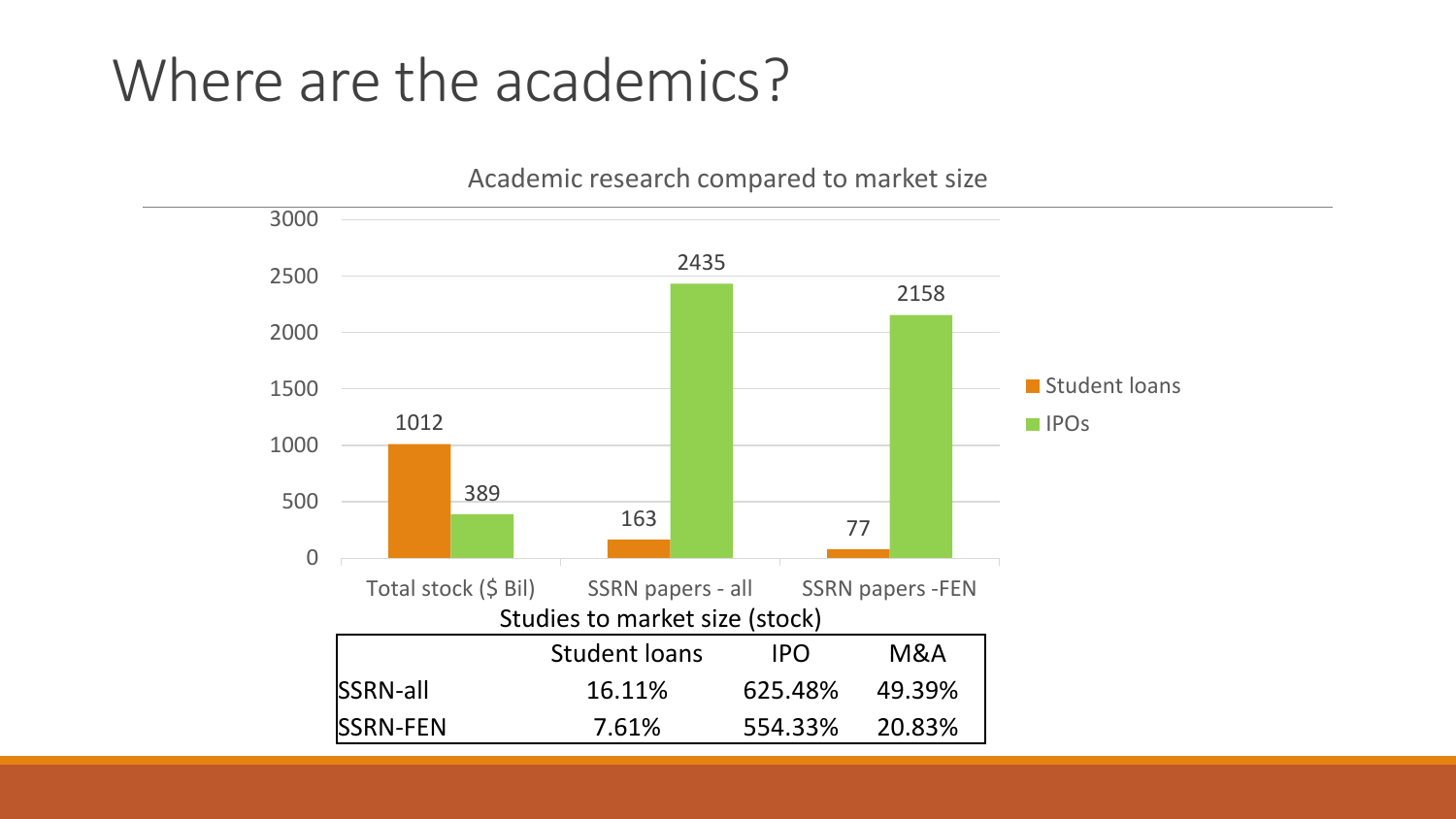#### The Main Story

Lifecycle investment of individuals follow a pattern that starts off with more risky investments at a young age, which then gradually adjusts to more conservative and less risky allocations over their lifetime.

- Intuition is that investment returns go hand in hand with risk, so initially taking on higher risk leads to higher lifetime net-worth.
- Long-term wealth or net worth of individuals will be correlated with the extent of risk-taking in their financial investments.

Individuals investing in higher return portfolios need to be able to weather short term shocks to obtain long term risk taking benefits.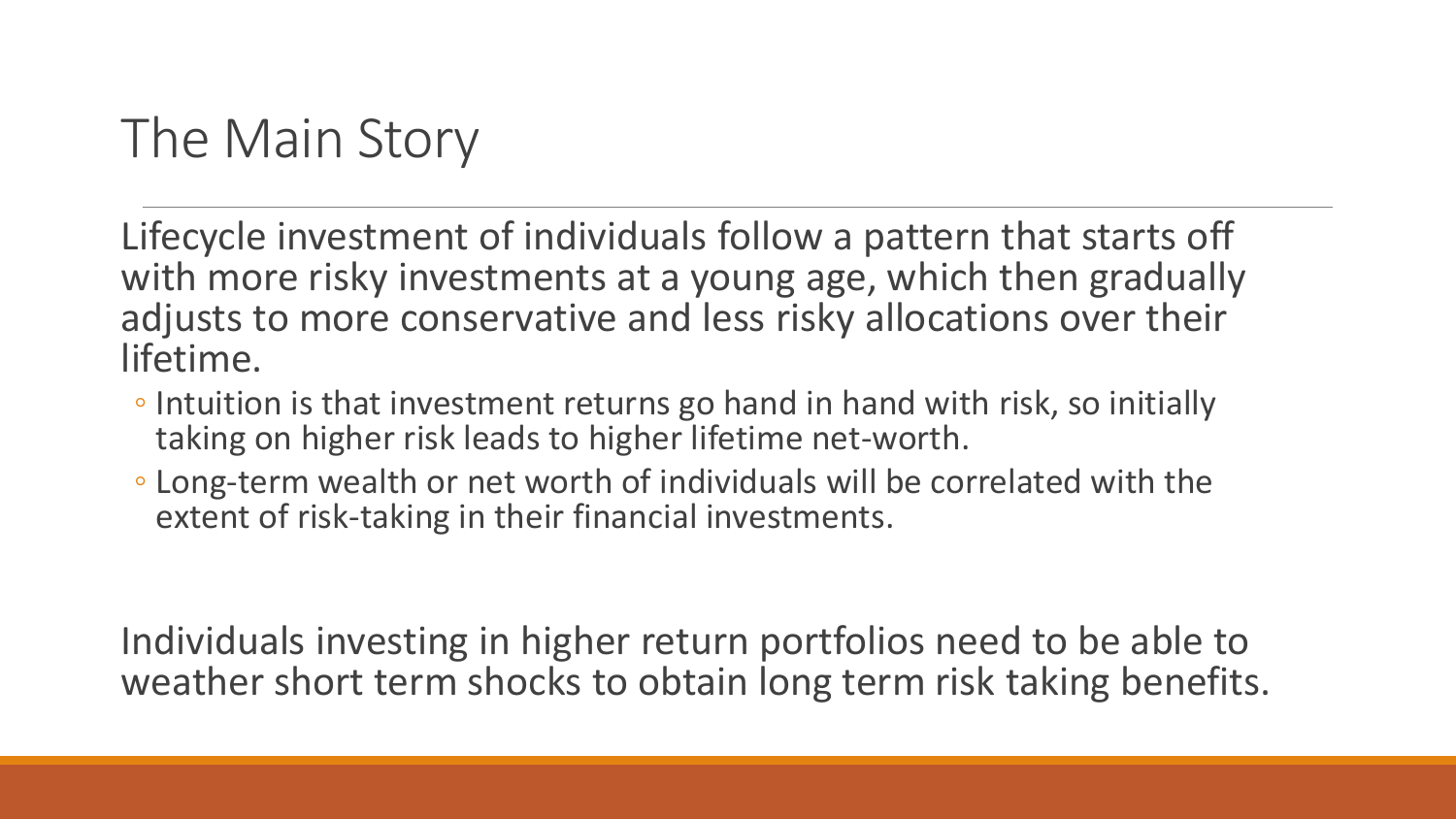#### The Main Story

Student debt induces liquidity constraints early on in career, which in turn reduces risk taking.

- Inability to invest initially in high return assets, when one needs to.
- Inability to weather short-term shocks to wealth. Exacerbated by lack of collateral and lack of ability to discharge loans through personal bankruptcy.

Feedback loop: negative impact on risk taking in early years affect longterm wealth accumulation, which then may affect the next generation.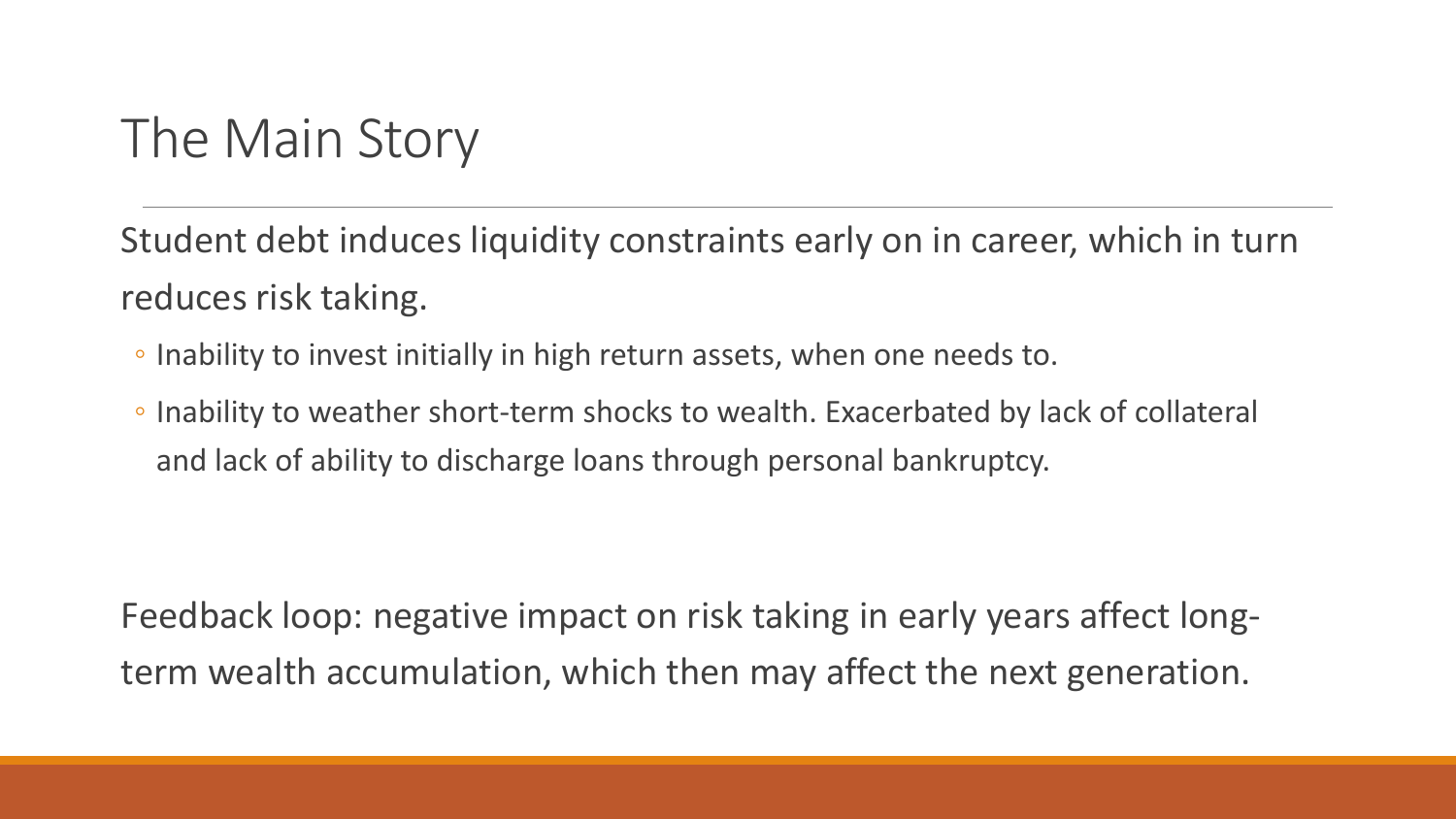#### The Main Story

Not observed for any other type of loans – such as credit card debt or car loans or mortgages.

Needs further research – One potential explanation of increasing inter-generational income-inequality.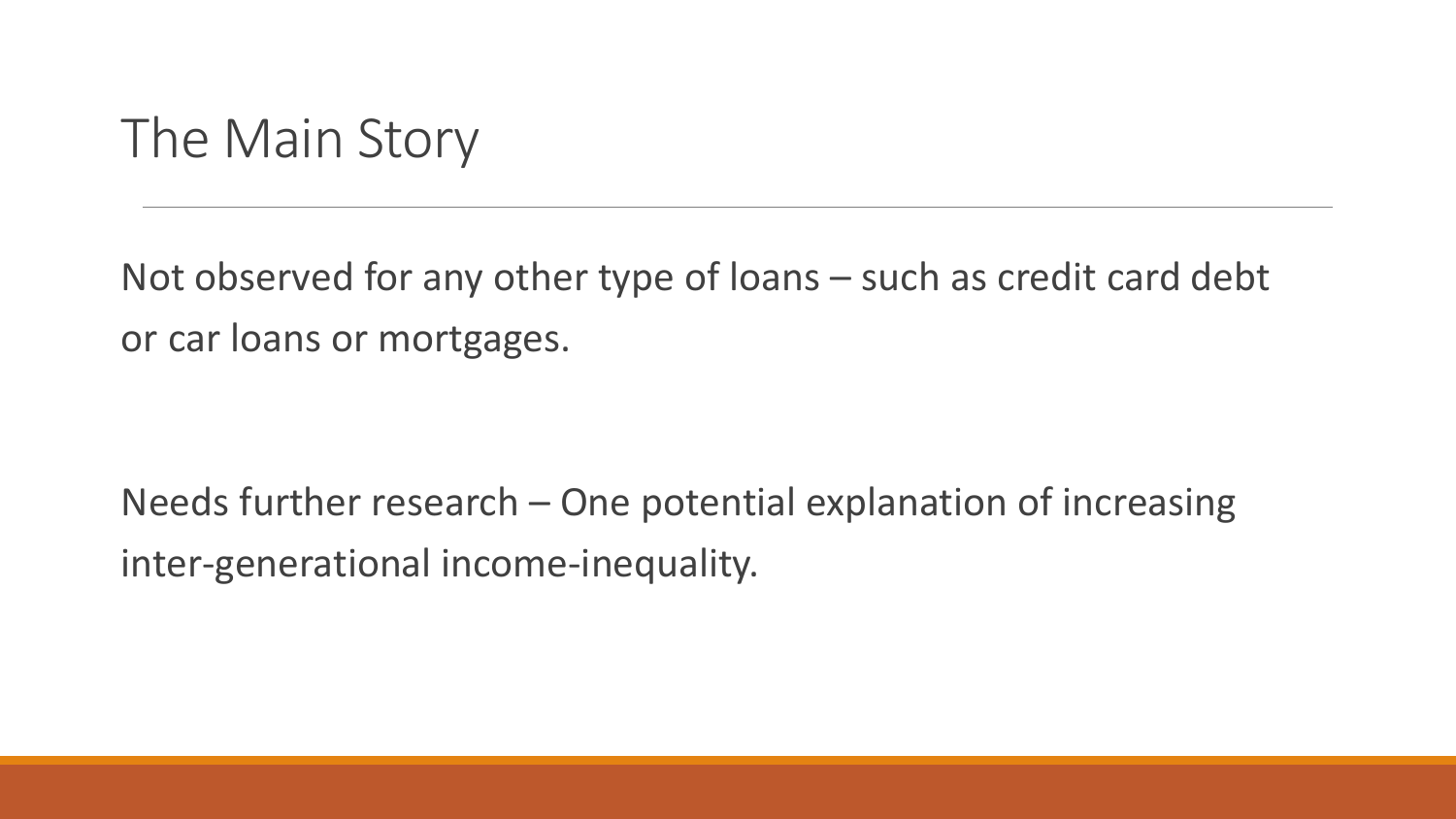## The Impact of Net Worth



Over a 20-yearperiod households with student debt would have **12 to 18 percent lower net worth** than without student debt.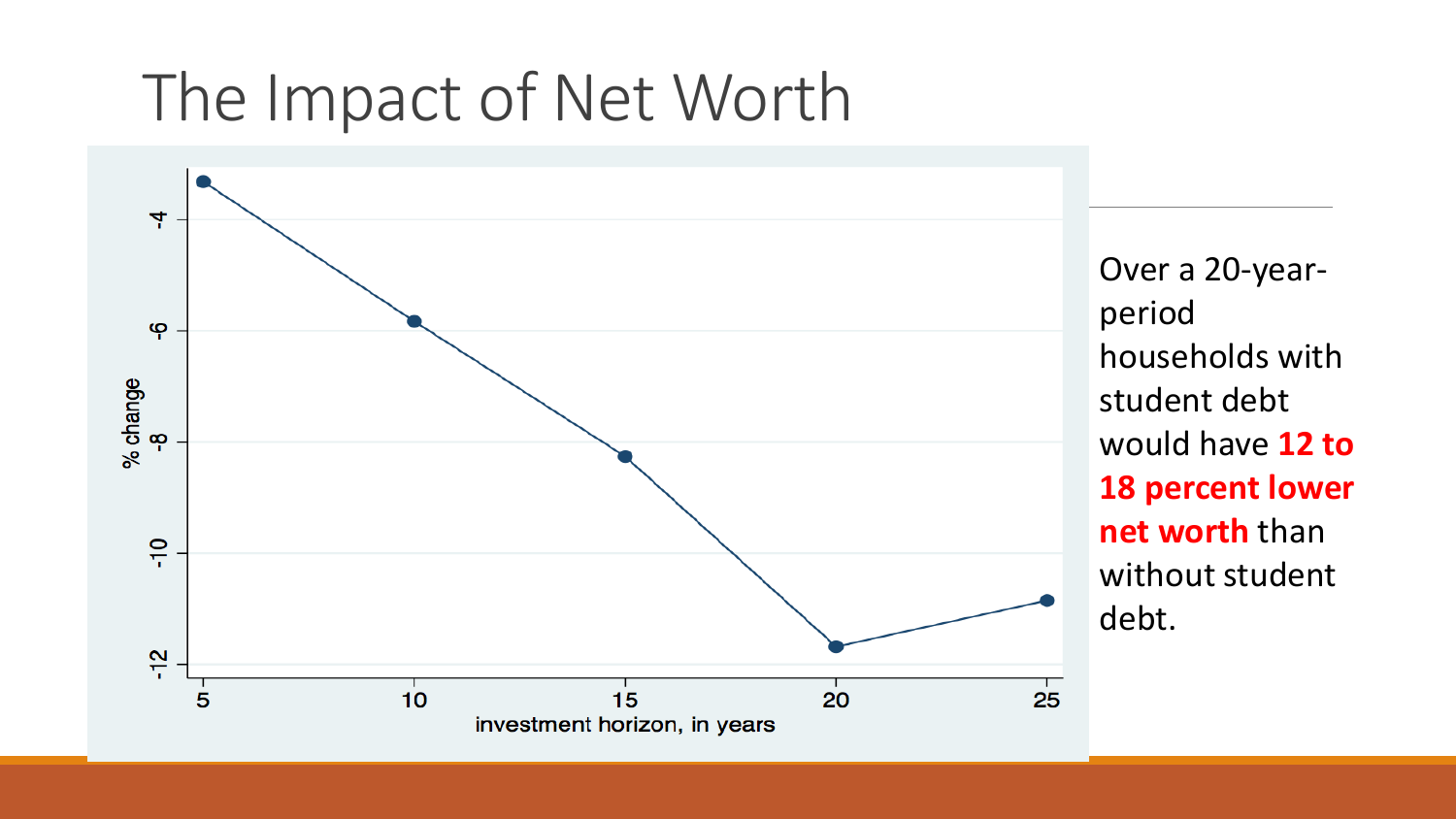## Data- Survey of Consumer Finances.

Household finance data, publicly available.

- ◦Triennial survey of households.
- ◦Different cross-section each year.
- ◦Rich household finance data.
- ◦Survey weights.
- ◦Limitations top coding, anonymization.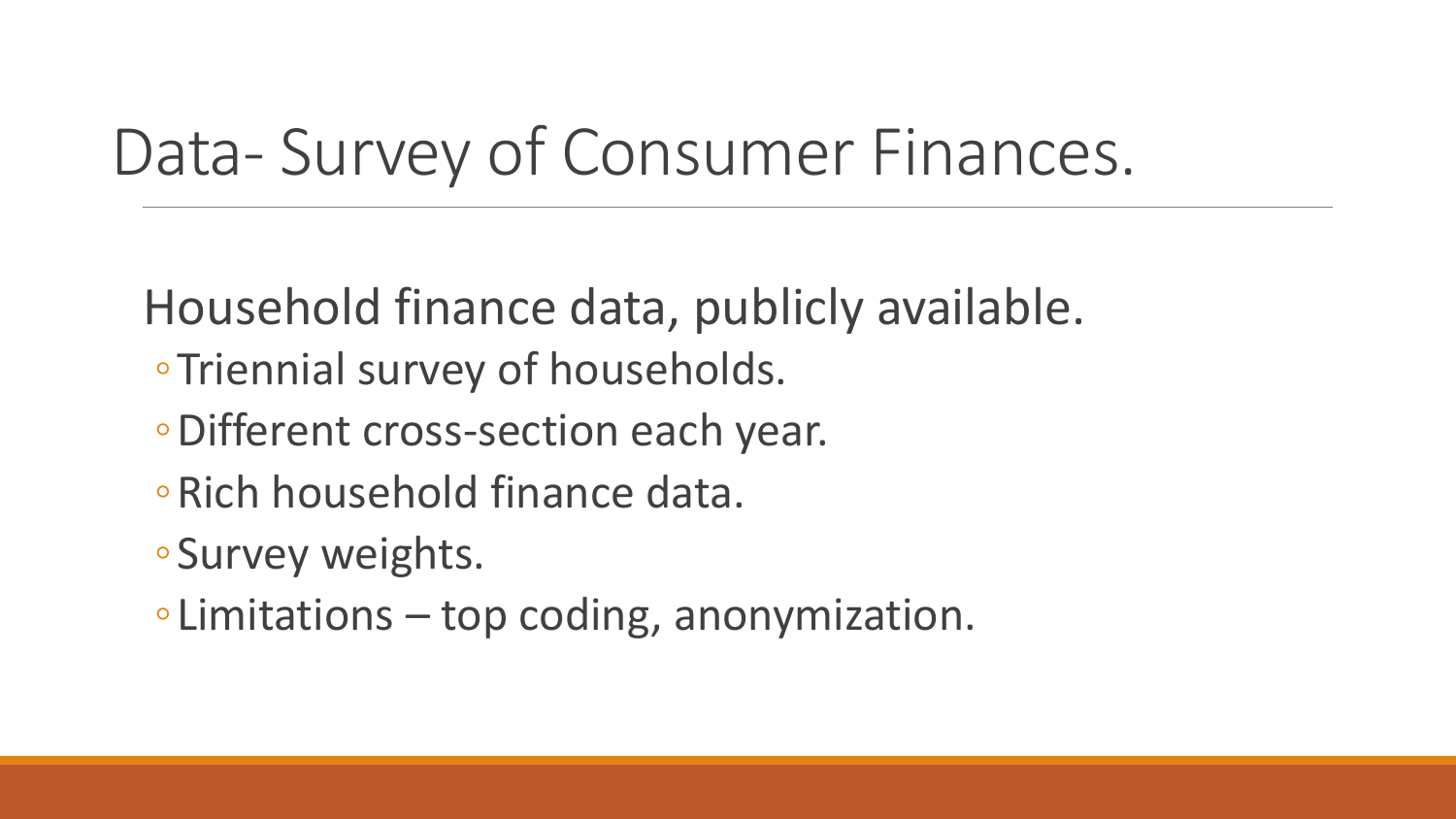#### Identification - Federal student loans and grants around HEA of 1992



- Introduction of the HEA in 1992 led to an increase in the availability of unsubsidized and subsidized student loans after 1992.
- This greater availability of loan, while exogenous to investment portfolio risk, could have led to a change in the composition of students attending college.
- Thus, we choose the set of individuals that entered college prior to this law No self-selection effect.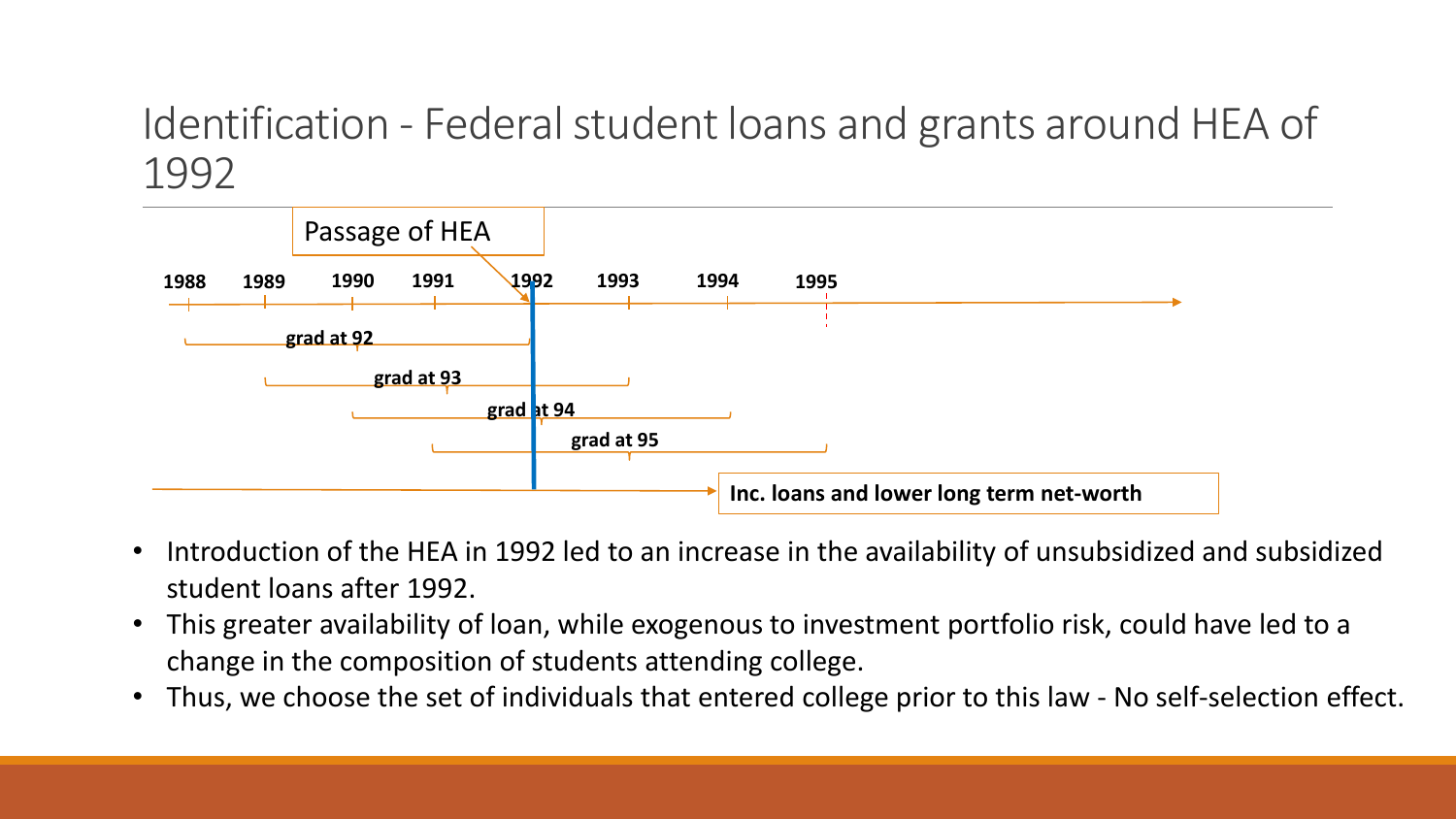|                                              |                             | <b>T</b> COTTOT TT.   |                             |                             |
|----------------------------------------------|-----------------------------|-----------------------|-----------------------------|-----------------------------|
|                                              | $\left( 1\right)$           | $\left( 2\right)$     | (3)                         | $\left( 4\right)$           |
|                                              | Share of SL                 | Share of SL (Placebo) | Share of SL                 | Share of SL (Placebo)       |
|                                              | First Loan Year $\leq$ 1995 | First Loan Year <2000 | First Loan Year $\leq$ 1992 | First Loan Year $\leq$ 1997 |
| Higher Education <sup>*</sup> $(22$ at 1990) | 0.244                       |                       | $-0.438$                    |                             |
|                                              | (0.511)                     |                       | (0.445)                     |                             |
| Higher Education <sup>*</sup> $(22$ at 1991) | 0.074                       |                       | $-0.363$                    |                             |
|                                              | (0.506)                     |                       | (0.508)                     |                             |
| Higher Education <sup>*</sup> $(22$ at 1992) | $1.783***$                  |                       | $0.787*$                    |                             |
|                                              | (0.480)                     |                       | (0.437)                     |                             |
| Higher Education <sup>*</sup> $(22$ at 1993) | $3.685***$                  |                       | $2.586***$                  |                             |
|                                              | (0.635)                     |                       | (0.561)                     |                             |
| Higher Education* $(22 \text{ at } 1994)$    | $4.205***$                  |                       | $2.418***$                  |                             |
|                                              | (0.464)                     |                       | (0.450)                     |                             |
| Higher Education* $(22 \text{ at } 1995)$    | $5.129***$                  | $4.646***$            | $2.550***$                  | $4.398***$                  |
|                                              | (0.674)                     | (0.648)               | (0.585)                     | (0.697)                     |
| Higher Education <sup>*</sup> $(22$ at 1996) |                             | $3.854***$            |                             | $3.722***$                  |
|                                              |                             | (0.692)               |                             | (0.715)                     |
| Higher Education* $(22 \text{ at } 1997)$    |                             | $3.234***$            |                             | $2.907***$                  |
|                                              |                             | (0.744)               |                             | (0.775)                     |
| Higher Education <sup>*</sup> $(22$ at 1998) |                             | $2.637***$            |                             | $2.235***$                  |
|                                              |                             | (0.638)               |                             | (0.759)                     |
| Higher Education* $(22 \text{ at } 1999)$    |                             | $2.825***$            |                             | 1.274                       |
|                                              |                             | (0.955)               |                             | (0.846)                     |
| Higher Education <sup>*</sup> $(22$ at 2000) |                             | $2.745***$            |                             | $1.381*$                    |
|                                              |                             | (0.829)               |                             | (0.753)                     |

Panel A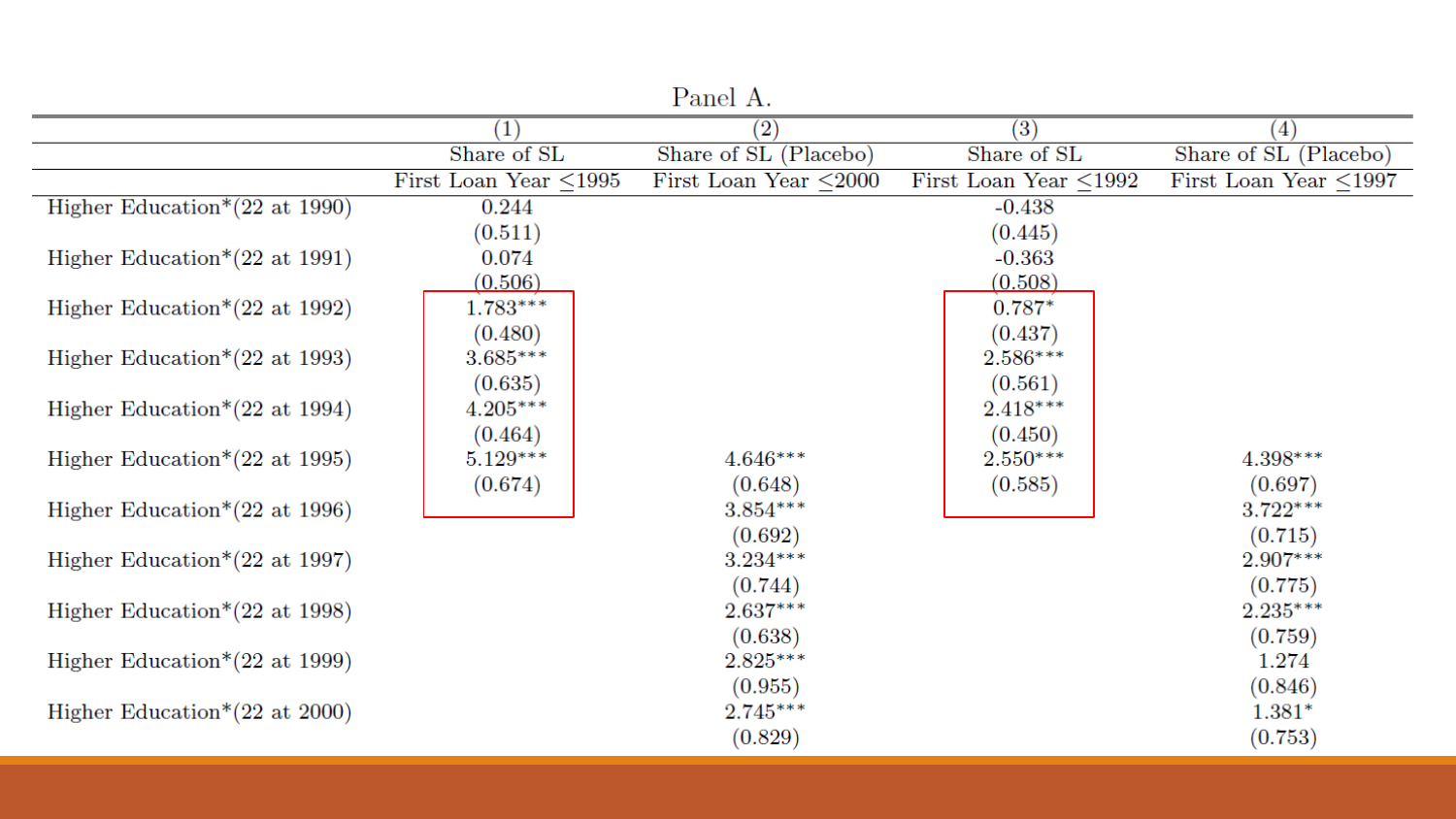Panel B. Share of Risky Assets on Share of Student Loan

|                          |             |             | $\mathbf{G}$ | 4              | (5)                  |  |
|--------------------------|-------------|-------------|--------------|----------------|----------------------|--|
|                          | Share of RA | Share of RA | Share of RA  | D(Share of RA) | Share of RA (Latent) |  |
| Share of Student Loan    | $-0.059***$ | $-0.042***$ | $-0.042***$  |                | $-0.009***$          |  |
|                          | (0.006)     | (0.005)     | (0.005)      |                | (0.001)              |  |
| D(Share of Student Loan) |             |             |              | $-0.033***$    |                      |  |
|                          |             |             |              | (0.005)        |                      |  |

IQ change in student loans => 35% lower investment in high return assets such as stock/bond mutual funds, IRAs, Keogh accounts, etc.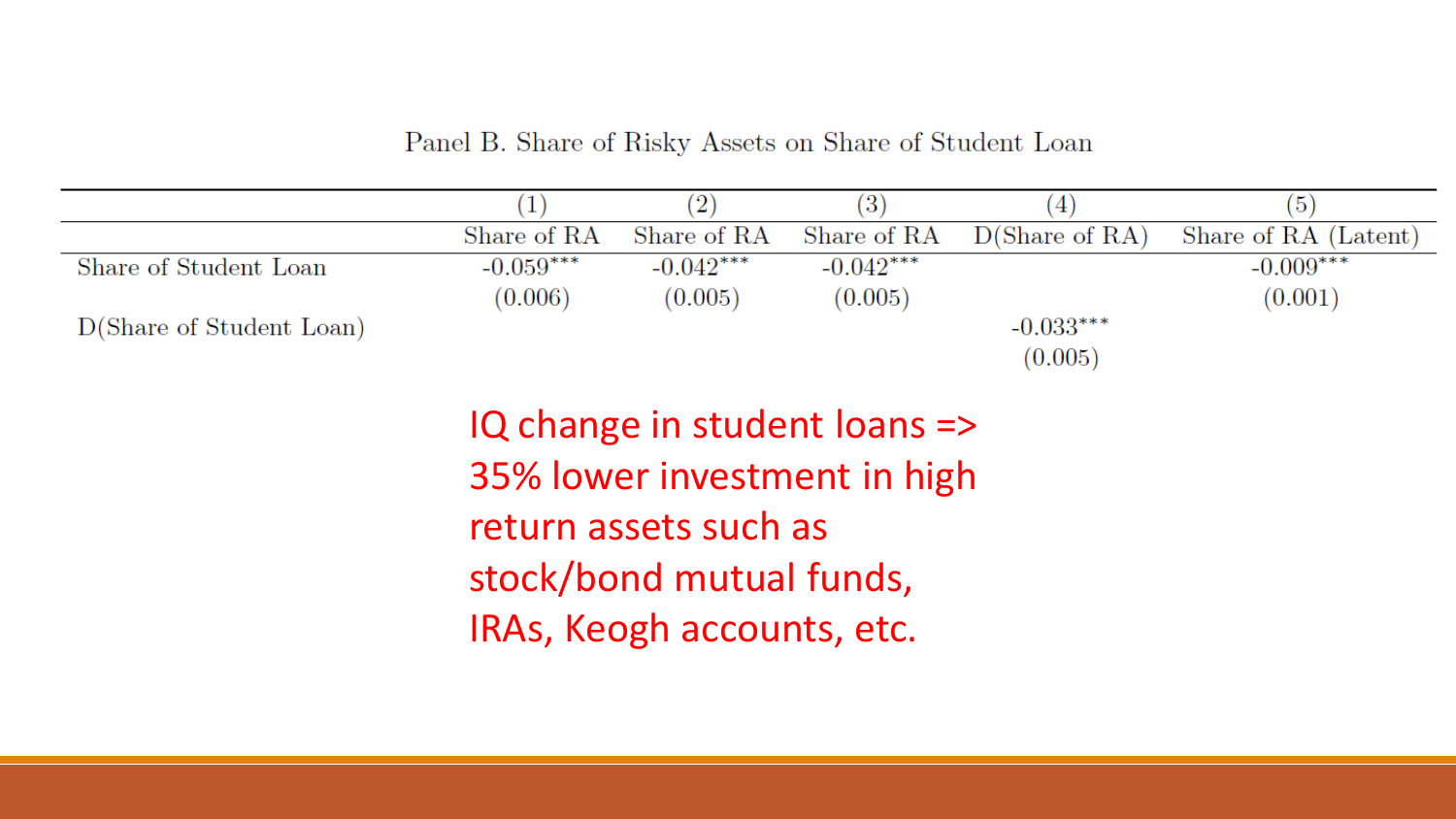### The Net Impact on Investments

|                                         | $\left(1\right)$ | $\left( 2\right)$ | (3)         |
|-----------------------------------------|------------------|-------------------|-------------|
|                                         | Share of RA      | Share of RA       | Share of RA |
| D(Share of SL)                          | $-0.029$         |                   |             |
|                                         | (0.116)          |                   |             |
| $D(Share of SL) \times 4$ -Year College | $-1.330***$      |                   |             |
|                                         | (0.243)          |                   |             |
| $D(Share of SL) \times Graduate$        | $-1.248***$      |                   |             |
|                                         | (0.265)          |                   |             |
| Share of Student Loan                   |                  | $-0.008$          |             |
|                                         |                  | (0.006)           |             |
| Share of Student Loan×4-Year College    |                  | $-0.076***$       |             |
|                                         |                  | (0.012)           |             |
| Share of Student Loan×Graduate          |                  | $-0.078***$       |             |
|                                         |                  | (0.014)           |             |
| Share of Student Loan×Age 17-35         |                  |                   | $-0.032***$ |
|                                         |                  |                   | (0.006)     |
| Share of Student Loan×Age 36-50         |                  |                   | $-0.040***$ |
|                                         |                  |                   | (0.005)     |
| Share of Student Loan×Age over 51       |                  |                   | $-0.067***$ |
|                                         |                  |                   | (0.010)     |
| Age                                     | $0.079***$       | $0.078***$        | $0.058***$  |
|                                         | (0.010)          | (0.010)           | (0.011)     |
| Gender                                  | $-0.053$         | $-0.065$          | $-0.053$    |
|                                         | (0.118)          | (0.119)           | (0.116)     |
| Tuition                                 | 1.151            | 1.237             | 0.418       |
|                                         | (1.152)          | (1.145)           | (1.180)     |
| 4-Year College                          | $2.631***$       | $1.266***$        | $2.348***$  |
|                                         | (0.127)          | (0.193)           | (0.106)     |
| Graduate                                | $3.708***$       | $2.345***$        | $3.444***$  |
|                                         | (0.136)          | (0.222)           | (0.119)     |

**Reduces investments in High-return Assets by 50% or more.**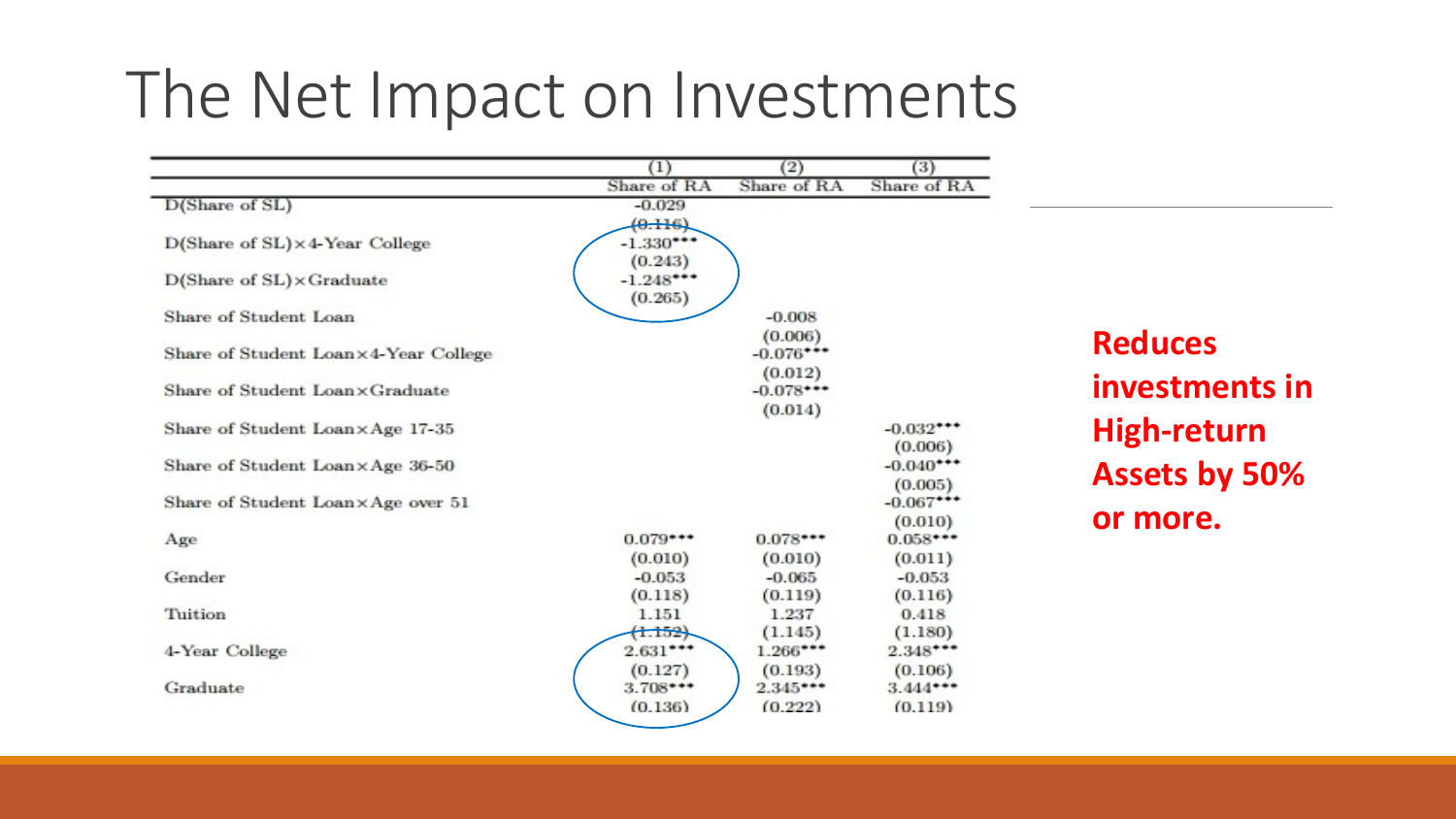# The Impact of Net Worth

|                                      | $^{(1)}$     | (2)         | $\left( 3\right)$       | $\left( 4\right)$       | (5)                    |
|--------------------------------------|--------------|-------------|-------------------------|-------------------------|------------------------|
|                                      | Net Worth    | Net Worth   | Net Worth               | Net Worth               | Net Worth              |
| Share of Student Loan                | $-0.124$ *** | $-1.830***$ | $-0.100***$             | $-1.771$ ***            |                        |
| Share of Student Loan×4-Year College | (0.006)      | (0.047)     | (0.007)<br>$-0.070$ *** | (0.056)<br>$-0.283$ *** |                        |
|                                      |              |             | (0.013)                 | (0.082)                 |                        |
| Share of Student Loanx Graduate      |              |             | $-0.024$ <sup>*</sup>   | 0.090                   |                        |
|                                      |              |             | (0.013)                 | (0.111)                 |                        |
| Share of SL×Length(0-3)              |              |             |                         |                         | $-1.642***$            |
|                                      |              |             |                         |                         | (0.057)                |
| Share of $SLxLength(4-6)$            |              |             |                         |                         | $-1.842***$            |
|                                      |              |             |                         |                         | (0.072)                |
| Share of SL×Length(7-9)              |              |             |                         |                         | $-2.020***$            |
|                                      |              |             |                         |                         | (0.106)<br>$-2.033***$ |
| Share of SL×Length(>10)              |              |             |                         |                         | (0.095)                |
| Age                                  | 0.145        | $0.126***$  | $0.145***$              | $0.126***$              | 0.130***               |
|                                      | (0.009)      | (0.023)     | (0.009)                 | (0.023)                 | (0.023)                |
| Gender                               | $0.697***$   | 0.264       | $0.694***$              | 0.256                   | 0.290                  |
|                                      | (0.127)      | (0.315)     | (0.127)                 | (0.314)                 | (0.311)                |